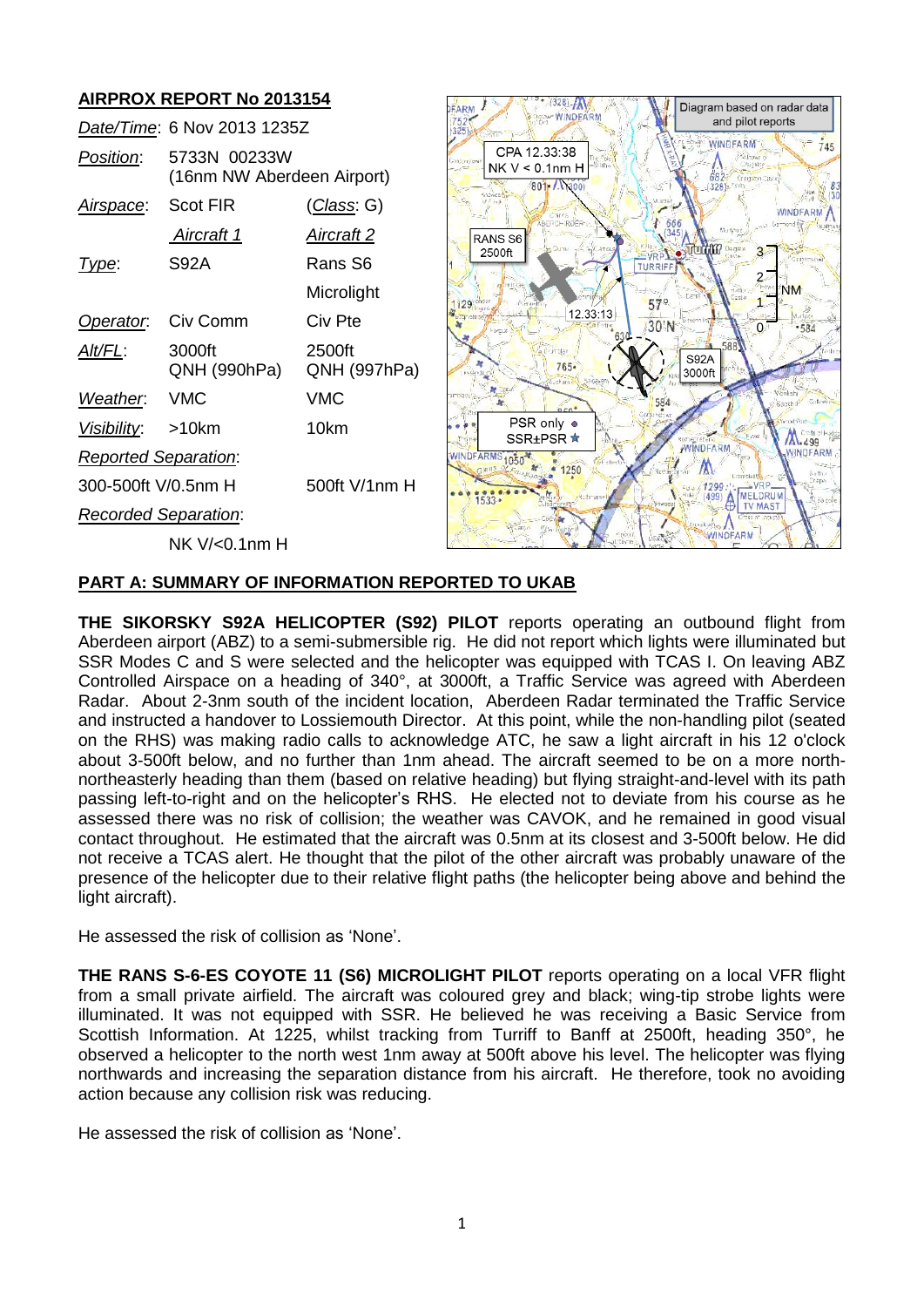**THE ABZ APPROACH RADAR CONTROLLER** reports he was working as an OJTI<sup>1</sup> on the bandboxed Intermediate (INT) and Final (FIN) sectors. The S92 was outbound from Aberdeen to an oil rig on a Traffic Service at 3000ft. The helicopter had previously been pre-noted to Lossiemouth and, when it was overhead Turriff, the pilot was instructed to change squawk to the code assigned by Lossiemouth. As he was instructed to change frequency to Lossiemouth, the pilot advised that he could see a light aircraft approximately 500' below his level. The controller checked both the Perwinnes and the Allanshill radar screens and could not see any sign of an unknown aircraft, so he remained with the initial plan of changing the S92 to Lossiemouth's frequency. A few minutes later, Lossiemouth telephoned saying that the pilot of the S92 was reporting an Airprox, and that the Lossiemouth controller could see a primary-only contact in a similar position to where the initial report had been. Approximately half an hour later, a primary-only light aircraft (the subject S6) contacted the frequency returning to Whiterashes airfield. Lossiemouth called again to advise that they had been monitoring the course of the primary contact they had seen, and it correlated with the current position of the Coyote.

**THE LOSSIEMOUTH APPROACH RADAR CONTROLLER** reports having recently taken over the Approach Console which was band-boxed on all frequencies. He received a pre-note from Aberdeen Radar on the S92 transiting from Aberdeen to the an oil installation. At 1234 he was working three aircraft on frequency 119.350MHz (which were a mixture of Basic Service and Traffic Service), when the S92 pilot contacted his frequency 6nm north-northwest of Turriff and requested a Traffic Service. He noticed an intermittent extremely slow moving contact in the vicinity of the aircraft as it came onto his frequency. The contact had no Mode A or C; however, because the aircraft was already past the primary contact, and there was no risk of confliction or collision, he did not pass traffic information as he regarded it as no factor. Shortly after identification, the pilot of the S92 asked if he was working the primary contact in the position of the handover to which he replied 'no'. The pilot stated that he saw it as a light aircraft at about 2500ft which passed within 1nm of his helicopter. The pilot asked for the position of the incident, which he passed, then the pilot said that he would not be filing because safety was not compromised. However, at 1245, he reported that he now thought that safety had been infringed, so he would be filing an Airprox after all. The Controller contacted Aberdeen to find out if they were working a light aircraft; however, the Aberdeen Controller stated that he was not working anything in that area and that he could not see a primary contact on his radar screen.

He perceived the severity of the incident as 'Low'.

**THE LOSSIEMOUTH ATC SUPERVISOR** reports that he was in the Approach room and was aware of a lengthy conversation between the S92 pilot and the controller about traffic in the vicinity of his handover. He asked the controller if the pilot of the S92 was wishing to report an Airprox. After the initial negative, he was surprised to find out 15mins later that the decision had been changed.

## **Factual Background**

The Aberdeen and Lossiemouth weather was reported as:

EGPD 061220Z 22009KT 9999 FEW045 08/03 Q0990 NOSIG EGQS 061150Z 24012KT 9999 FEW018CB 08/02 Q0989 BLU NOSIG

## **Analysis and Investigation**

## **CAA ATSI**

The S92 was a scheduled passenger service from Aberdeen to a drilling rig in the west of Shetland area. At the time of the incident the S92 was in the process of being transferred from Aberdeen Radar on 119.050MHz to Lossiemouth Radar on 119.350MHz. The S6 was a private VFR flight from a strip within the Aberdeen CTR. The S6 had departed the vicinity of Aberdeen under a Basic Service from Aberdeen Radar; however for approximately 1 hour there had been

 $\overline{\phantom{a}}$  $1$  On-the-job training instructor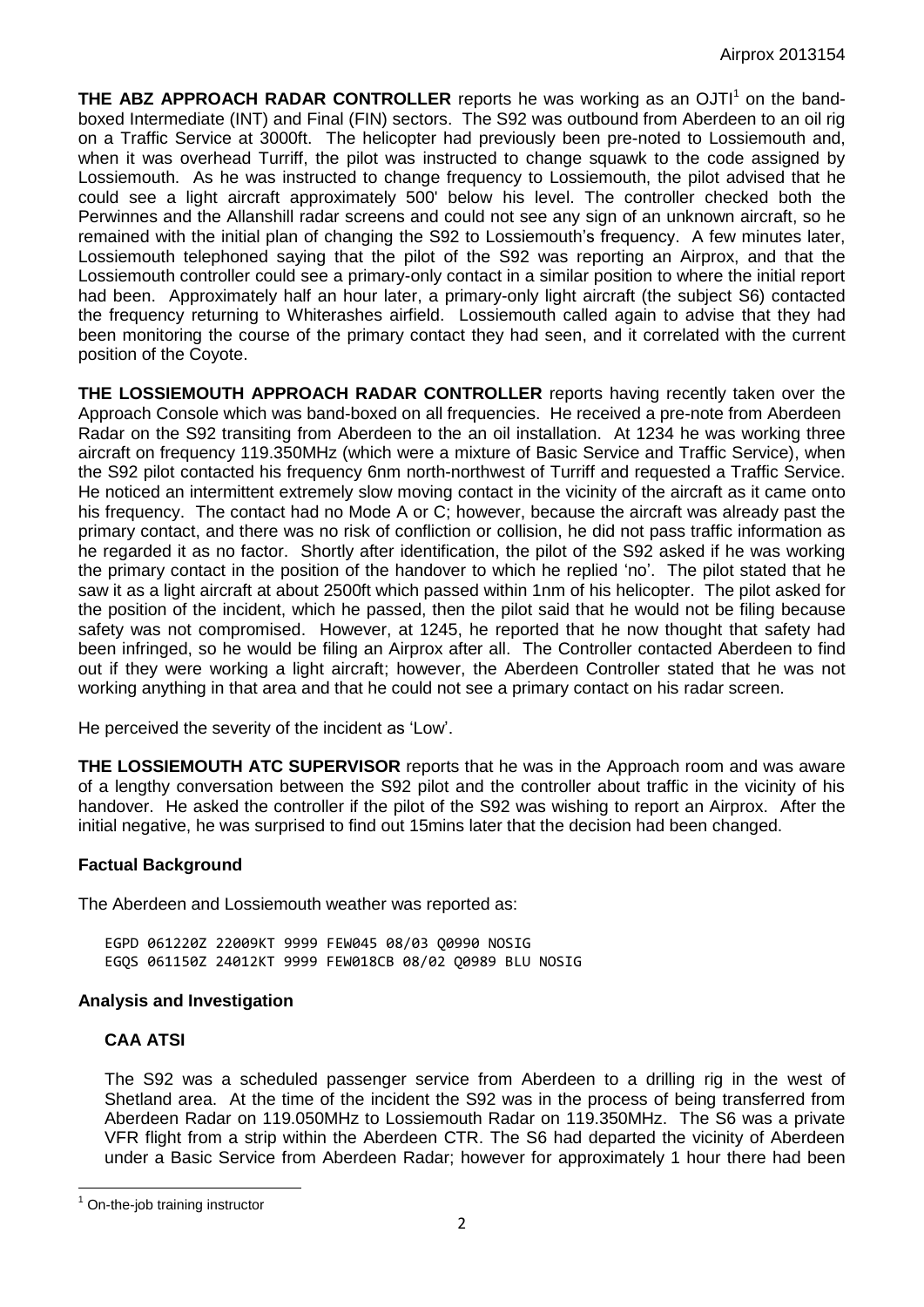no two-way communication between the S6 and Aberdeen Radar. Aberdeen Radar (Intermediate (INT) and Final Director (FIN) combined) was operated by a mentor and trainee; this is deemed to have had no bearing on the incident. Services were being provided from the INT console using the Perwinnes radar. Both INT and FIN positions are provided with a double-header radar display. Normal INT configuration should have Perwinnes on both displays and normal FIN configuration should be Perwinnes on the bottom display and Allanshill on the top display. Each radar display has its own radar data processing unit. Traffic levels were described as light.

At 1140, the S6 became airborne from a local strip within the Aberdeen CTR and called Aberdeen Radar (Radar). The S6 was cleared to leave CAS to the north, not above altitude 1000ft. S6 aircraft are known to Aberdeen ATC as an aircraft type that often provides a poor radar return and Radar requested position reports from the pilot in order to keep appraised of the S6's position. Review of Prestwick Multi Radar Tracking (MRT) did not show the S6's departure. At 1144:40 the S6 reported half a mile south of the Meldrum TV Mast and was re-cleared not above altitude 2000ft. At that time, Prestwick MRT showed a brief slow-moving primary return in the vicinity of the mast, but its identity could not be verified. Transmissions from the S6 were also broken from time-to-time. At 1203:20, Radar requested a position report from the S6, this was given as 5nm east of Huntly. A further position report was requested at 1210:30, and the S6 reported over Huntly. Huntly is situated on the ADN 295 radial at 19DME. Prestwick MRT showed no activity in the vicinity of Huntly at the time of the S6's report. Prestwick Centre were requested to review the Scottish Information frequency between 1130 and 1330, and it was confirmed that no calls were received on frequency 119.875MHz from the S6.

A handover of the Radar position took place at approximately 1215. It is not known what information with regard to the S6 was given in the handover to the mentor and trainee. Radar pre-noted the S92 to Lossiemouth ATC at 1226:10. At 1230:10, Aberdeen TWR notified Radar of a ground incident. TWR instructed an inbound SB20 to execute the standard missed approach and Radar was requested to hold-off further inbounds until advised. The S92 exited Aberdeen CAS at 1230:26 on its own navigation for Track X at FL036 (approximately 3000ft on Aberdeen QNH). The S92 had requested, and was given, a Traffic Service from Aberdeen Radar. At 1232:37, the SB20 called Radar and an exchange took place regarding the reason for the missed approach., Replay of the Perwinnes radar showed an isolated primary position indication symbol ahead of the S92 for two non-sequential updates of the situation display during this exchange.

Figures 1 and 2 show the Perwinnes radar at 1232:35 and 1233:02 respectively. Figure 1 shows the appearance of a primary position indication symbol 2.3nm northwest of the S92 (Mode A 7071), after which the return disappeared. Figure 2 shows the re-appearance of the primary position indication symbol 1.2nm north-northwest of the S92; the primary symbol disappears on the next update of the Perwinnes radar..

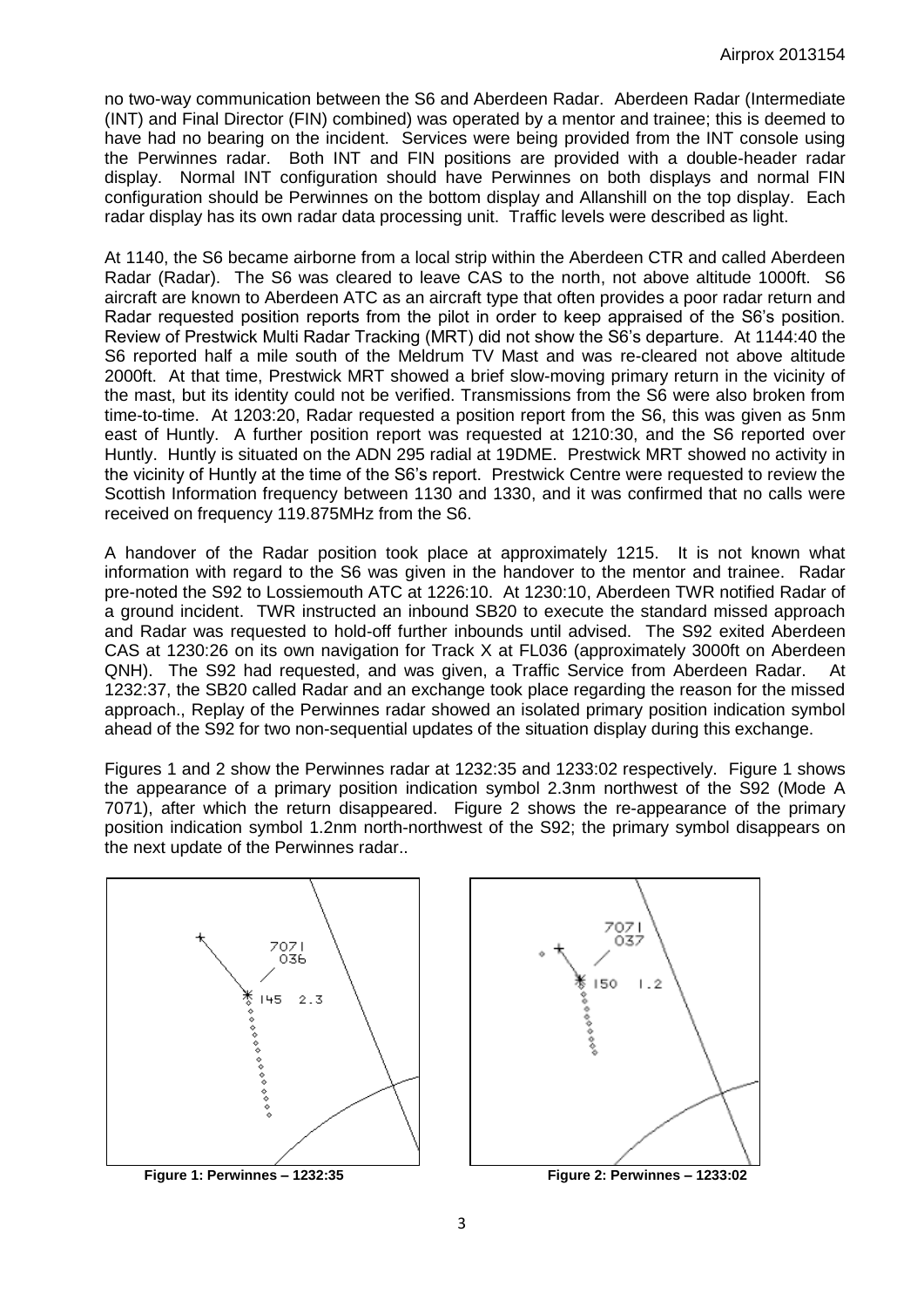In comparison, Figure 3 shows the Allanshill radar at 1233:02. A solid primary return can be seen on an easterly track converging with the S92.



**Figure 3: Allanshill – 1233:02**

At 1233:00 the S92 was instructed to squawk 3730. At 1233:30 Aberdeen Radar informed the S92, "*…my service terminates now contact Lossiemouth Radar 119.350."* The S92 read-back the frequency and stated, "...for your information we've got a er a light aircraft just to the right of er *our location now erm about er five hundred feet below us…"* This was acknowledged by the Radar controller. After the incident the controller reported that, at the time of the S92's report, he had looked across and up at the Allanshill display on the adjacent FIN sector's upper monitor. <sup>2</sup> Review of the adjacent sector's screen showed that, at the time the controller would have looked across, the smaller primary return and trail of the S6 was merged with the S92's larger primary/secondary symbol and information block. The controller reported that, had he observed another aircraft in the S92's vicinity, he would not have allowed the S92 to leave the frequency.

The Allanshill radar replay continued to detect the primary return, which altered its track to the northeast as it diverged from the S92. At the time the two tracks crossed, the integrity of the primary return's track decreased as the distance between the two aircraft reduced, with track jitter being observed. At 1233:34 the primary return had crossed the S92's 12 o'clock from left to right

- INT has two screens. One is set on a range suitable for vectoring to the ILS, and Perwinnes is the preferred source for this as limitations on use of Allanshill in the Approach phase include not allowing 3nm separations to be used outside 25nm from the aerodrome.
- The upper INT screen is set to a range suitable to see pending traffic as the handover point from Scottish Control is 55nm from the aerodrome. The majority of Aberdeen traffic comes from the south and east; the best radar to see this is the Perwinnes. The Allanshill coverage to the south of the aerodrome is far more limited than the Perwinnes coverage is to the north of the aerodrome – as Perwinnes is centrally positioned just east abeam the aerodrome, while Allanshill is 30nm north of it.
- The Allanshill PSR is "gated" at 60nm from the radar head. Therefore if used to the south, the service would be limited to SSR-only in the area beyond 30nm south of the aerodrome.
- Although Aberdeen ATC is able to use Allanshill on the Airport sectors if Perwinnes is unavailable, the Allanshill radar has been optimised as an en route facility, primarily available at Aberdeen for Offshore use in the northern areas of the North Sea towards Sumburgh.
- The FIN role is focussed purely on vectoring traffic onto final approach and therefore the FIN controller only uses the lower display (Perwinnes). The upper FIN display is effectively "spare" and is set on Allanshill for information only, as it is not displayed anywhere else on the two Airport sectors.

 $\overline{2}$ The following information has been provided by Aberdeen ATC with regard to the utilisation of Perwinnes and Allanshill radars on the Aberdeen Radar function: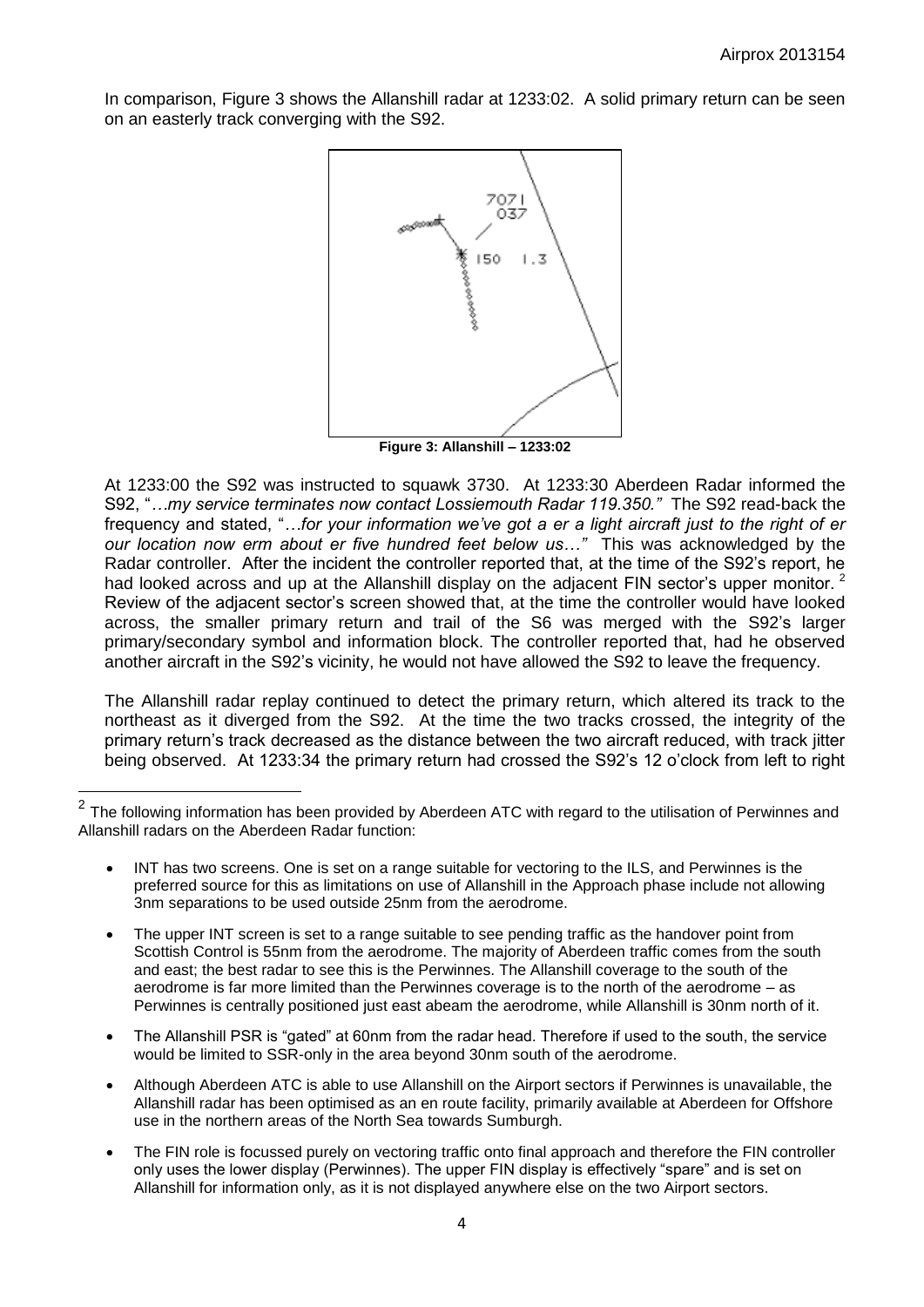and was 0.1nm northeast of the S92 (Figure 4). The S92 and primary return continued to diverge to the north and northeast respectively (Figure 5).





Lossiemouth Radar continued to track the primary return until it approached the Aberdeen CTR. Lossiemouth called Aberdeen, and the track's identity was established as the S6, which had called for clearance to re-enter CAS at 1257.

The last known position of the S6 was overhead Huntly at 1210:30, approximately 22 minutes before the incident and 12-13nm southwest of the CPA. There had been no further exchanges between the S6 and Radar since the last position report, and the incumbent Radar controllers had no way of knowing the position of the S6 at the time. It is reasonably likely that the S6 was operating with the Aberdeen Radar frequency selected between 1210 and 1257; whether or not the S6 pilot was aware of, or could hear any other transmissions on the frequency, is unknown. Aberdeen ATC has procedures in place with the S6's departure strip to enable movement of traffic in and out of CAS. Additionally the S6 is known to Aberdeen ATC as having poor reflective properties; therefore controllers, as demonstrated in this case, may use position reports as necessary to monitor the progress of the aircraft. The S92 was in receipt of a Traffic Service from Radar. Under a Traffic Service controllers will provide specific surveillance-derived traffic information to assist pilots in avoiding other traffic. The Radar controller was using the prescribed radar system for the given function, i.e. Aberdeen Approach (INT). However, in this instance the S6 was not visible to the Radar controller. Additionally, just prior to the encounter the Radar controller's workload had been unexpectedly increased due to an incident on the aerodrome.

ATSI also noted that the Prestwick Centre Replay Tool shows the theoretical base of Perwinnes primary and secondary radar coverage in the vicinity of the incident as FL030, which would equate to altitude 2400ft. It is therefore likely that the S6 was operating at or below the lower limit of the Perwinnes' coverage. Allanshill appears to have a slightly lower coverage minimum in the same area.

The accounts of the pilots appear to indicate that neither saw the other until their paths were crossing or had crossed. The radar replay confirms their recollection of the geometry of the encounter, and both pilots appear to agree with respect to vertical distance. Therefore, the likely closest distance between the two aircraft was approximately 0.1nm and 500ft. Given the pilots' statements, it appears likely that their assessments of collision risk were made after the aircrafts' closest point of approach. Additionally, as the S6 was not transponder equipped, no airborne electronic safety nets were available to the pilots. Pilots operating in uncontrolled airspace are ultimately responsible for their own collision avoidance, even when in receipt of an Air Traffic Service.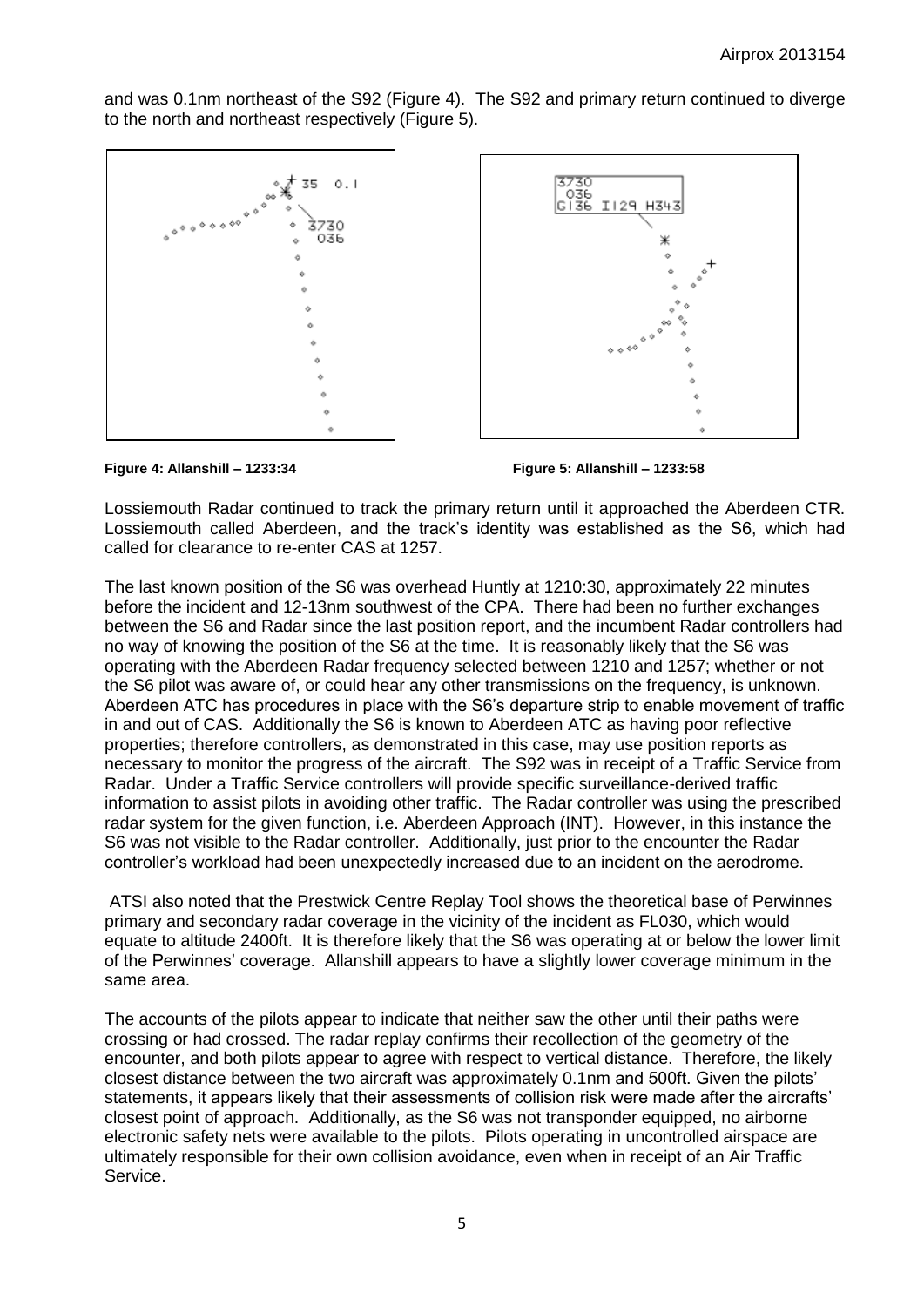## **Military ATM**

Aberdeen were initially in control of the S92 and they provided a radar pre-note to Lossiemouth at 1226:13. The S92 was squawking 7071 with Aberdeen and Lossiemouth allocated a 3730 squawk. Lossiemouth allocated the squawk and frequency at 1226:46 but there was no agreement for a controller-to-controller radar handover. The Lossiemouth APP controller was band-boxing LARS and APP with 4 aircraft on frequency, subject to a mixture of Traffic Service and Basic Service; the controller described the workload as 'high to medium' and the task difficulty as 'average'.

As the Aberdeen controller instructed the S92 to change frequency to Lossiemouth, the pilot advised that they could see a light aircraft approximately 500ft below their level; the controller checked the Perwinnes and Allanshill radar screens and could not see any sign of the unknown aircraft and the S92 was instructed to change frequency. From the radar replay, Figure 1 shows the confliction at 1233:21, just as the Lossiemouth squawk appears on the S92.



Figure 1 – Aircraft geometry at 1233:21.

At 1234:03, the S92 transferred to Lossiemouth APP, and the respective aircraft are illustrated at Figure 2, which is after the Airprox had taken place.



Figure 2 – Aircraft geometry at time of freecall to Lossiemouth APP at 1234:03.

At 1235:52, the S92 called Lossiemouth and, at 1235:58, the S92A transmitted, '[S92 callsign]*, we passed a light fixed wing about 5 miles in our 180, now just on handover, were you holding him on radar?*' Lossiemouth APP responded with, '[S92 callsign]*, I had a contact but you were passed him so I didn't pass you traffic information on him because he was, uh, you were, you were*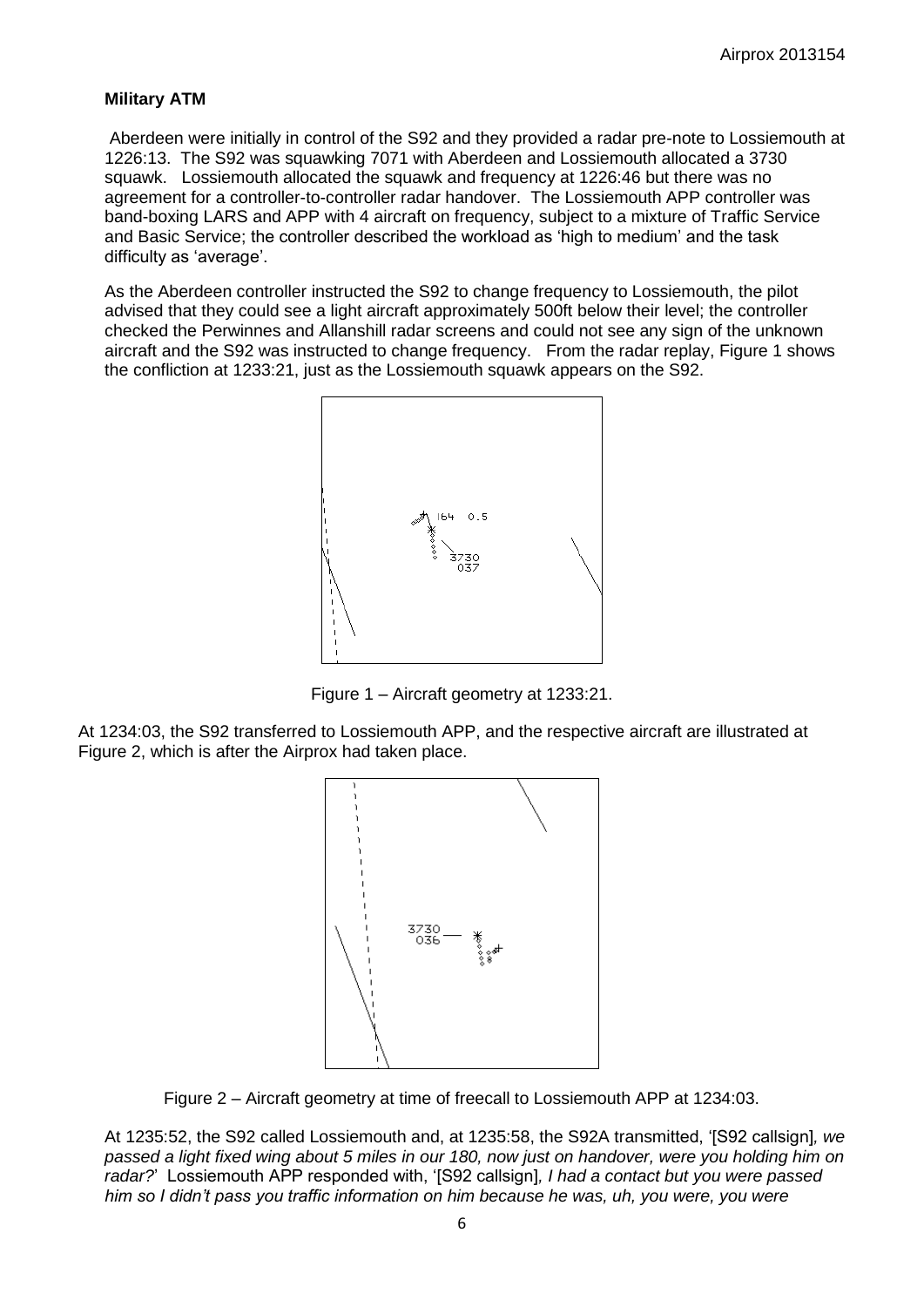*already passed him.*' The conversation continued with the S92 requesting who the conflicting aircraft was speaking to, and whether there was any height information on radar; the Lossiemouth radar had a primary contact only. Lossiemouth APP maintained track ident on the primary return, requested information from Aberdeen, who could not trace it on their radar, and passed the lat and long of the handover point to the S92. At 1240:15, the S92 stated that the conflicting aircraft had been spotted just as they were being handed over, that there was no risk of collision and that the other aircraft had passed within 1nm and about 500ft. At 1243:19, the pilot of the S92 stated, '*Ah yes, um, just on reflection I will speak with Aberdeen when we get back but I'll probably be filing an Airprox on that one, as uh you know, we were between services, one being stopped and one being given, but I will be looking to file an Airprox on that one, we were certainly within our, um, you know within our separation limits*.'

## **UKAB Secretariat**

Both pilots were operating in Class G airspace with equal responsibility for collision avoidance<sup>3</sup>, however the S6 pilot had the S92 on his right and was therefore required to give way<sup>4</sup>.

#### **Summary**

 $\overline{a}$ 

An Airprox was reported between an S6 and an S92 in Class G airspace, both pilots were operating VFR in VMC. The S92 had been receiving a Traffic Service from Aberdeen Radar and was in the process of transferring frequencies to Lossiemouth.

## **PART B: SUMMARY OF THE BOARD'S DISCUSSIONS**

Information available included reports from the pilots of both aircraft, transcripts of the relevant RT frequencies, radar photographs/video recordings, reports from the air traffic controllers involved and reports from the appropriate ATC and operating authorities.

In considering the actions of the Lossiemouth Controller, the Board felt that because the helicopter came over to his frequency after the incident had happened there was nothing more the controller could have done to improve the situation. Turning to the Aberdeen Controller, the Board recognised that, in order to undertake his tasking in the Aberdeen area, the radar configuration that he was using meant that the S6 was operating beneath the base of his radar cover. The S92 was under a Traffic Service but, for these circumstances, through a combination of the limitations in radar system and display performance, the S6 was not immediately obvious to ATC and was therefore not called to the S92. However, some members opined that, in order to mitigate this, the controller could have continued to ask for position reports from the S6, which may then have acted as a reminder that he was in the same area as the S92.

Turning to the actions of the pilots involved, the Board noted that the S6 was on a local flight, and at a level that made it difficult for him to receive a radar service; although he had opted for a Basic Service, an increase in altitude might have enabled ATC to provide better Traffic Information. For his part, under the terms of his Traffic Service, the S92 pilot remained ultimately responsible for his own separation whether or not the traffic was called by the controller. 5 In this case, the two aircraft were at 500ft different heights, and some members of the Board wondered whether the S92 pilot was simply more used to receiving detailed deconfliction information from Aberdeen when operating within their ATZ, and was therefore just surprised to see the S6 as close as it was without any warnings.

Overall, when deciding on the cause and the risk, the Board agreed that normal separation standards had pertained and that this was simply a sighting report with an associated Risk Cat E.

 $3$  Rules of the Air 2007 (as amended), Rule 8, Avoiding aerial collisions.

<sup>4</sup> Rules of the Air 2007(as amended), Rule 9,Converging.

<sup>&</sup>lt;sup>5</sup> CAP 774 UK Flight Information Services Chapter 3.1 Definition of Traffic Service